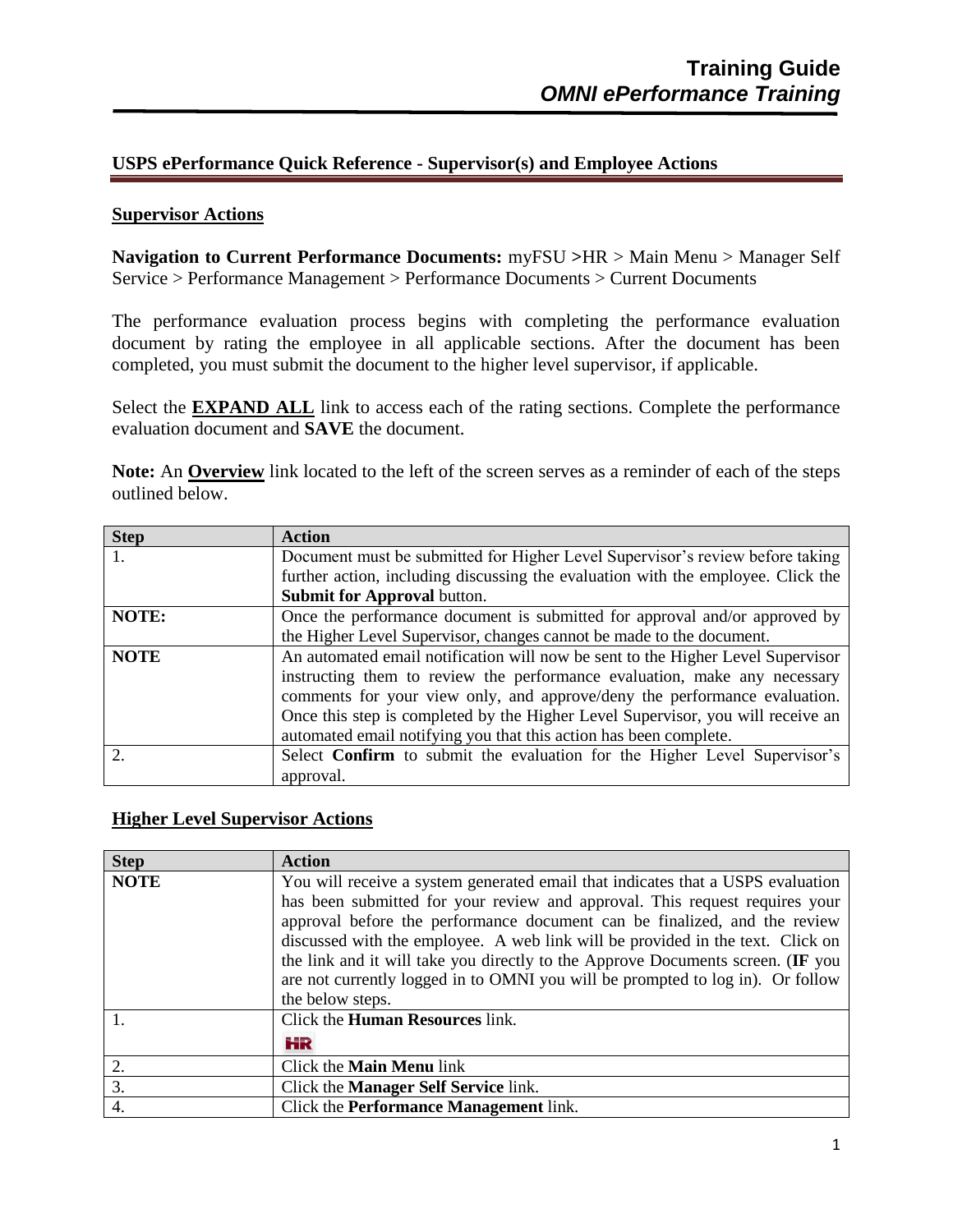| 5.          | Click the Approve Documents link.                                                 |
|-------------|-----------------------------------------------------------------------------------|
| 6.          | Click on the employee's name.                                                     |
| 7.          | Click the Performance Document Details link. You have the option to attach        |
|             | any written comments concerning the evaluation for the employees review.          |
|             | Please use the <b>Add Attachment</b> icon on the performance evaluation document. |
| 8.          | Click <b>Expand all</b> link to review document categories.                       |
| 9.          | Review performance evaluation document.                                           |
| 10.         | Click on the Return to Performance Document Approval link.                        |
| <b>NOTE</b> | Optional: You may provide comments regarding the performance evaluation           |
|             | ratings. Please note that these comments will not be viewed by the employee;      |
|             | they will only be viewed by the supervisor.                                       |
| 11.         | Click on the Approve or Deny button.                                              |
| 12.         | Click the Close button.                                                           |
| NOTE:       | An automated email notification will be sent to the supervisor indicating the     |
|             | evaluation has been reviewed/approved or denied. If the document is denied,       |
|             | the supervisor will be required to re-submit the document for your review/        |
|             | approval. Once the document is re-submitted for approval; click on the            |
|             | automated email link or follow the steps above starting with step 2.              |

# **Supervisor Actions**

| <b>Step</b> | <b>Action</b>                                                                        |
|-------------|--------------------------------------------------------------------------------------|
| <b>NOTE</b> | You will receive a system generated email that indicates that a USPS evaluation      |
|             | has been approved or denied by the Higher Level Supervisor. If the evaluation        |
|             | has been denied, you must re-submit for the Higher Level Supervisor's review/        |
|             | approval after changes to the evaluation document have been made. A web link         |
|             | will be provided in the text of the automated email. Click on the link and it will   |
|             | take you directly to the View Approval Status page. (IF you are not currently        |
|             | logged in to OMNI you will be prompted to log in). Or follow the below steps.        |
| 3.          | Click the <b>Human Resources</b> link.                                               |
|             | HR                                                                                   |
| 4.          | Click the Main Menu option.                                                          |
| 5.          | Click the Manager Self Service link.                                                 |
| 6.          | Click the Performance Management link.                                               |
| 7.          | <b>Click the Performance Documents link</b>                                          |
| 8.          | <b>Click the Current Documents link</b>                                              |
| 9.          | Click on the employee's name                                                         |
| <b>NOTE</b> | You may view any comments made by the Higher Level Supervisor by following           |
|             | this navigation: Main Menu > Manager Self Service > Performance Management           |
|             | > View Approval Status                                                               |
|             | Reminder: if the Performance Document has been denied, you must re-submit            |
|             | for Higher Level Supervisor review/approval. If the Performance Document has         |
|             | been approved, you can make the document available to the employee for review        |
|             | prior to the review discussion, by marking the document <b>Share with Employee</b> . |
|             | Otherwise, the document should remain In Progress until after the review             |
|             | discussion is held.                                                                  |
| <b>NOTE</b> | You may create and print a PDF copy of the evaluation if you desire by selecting     |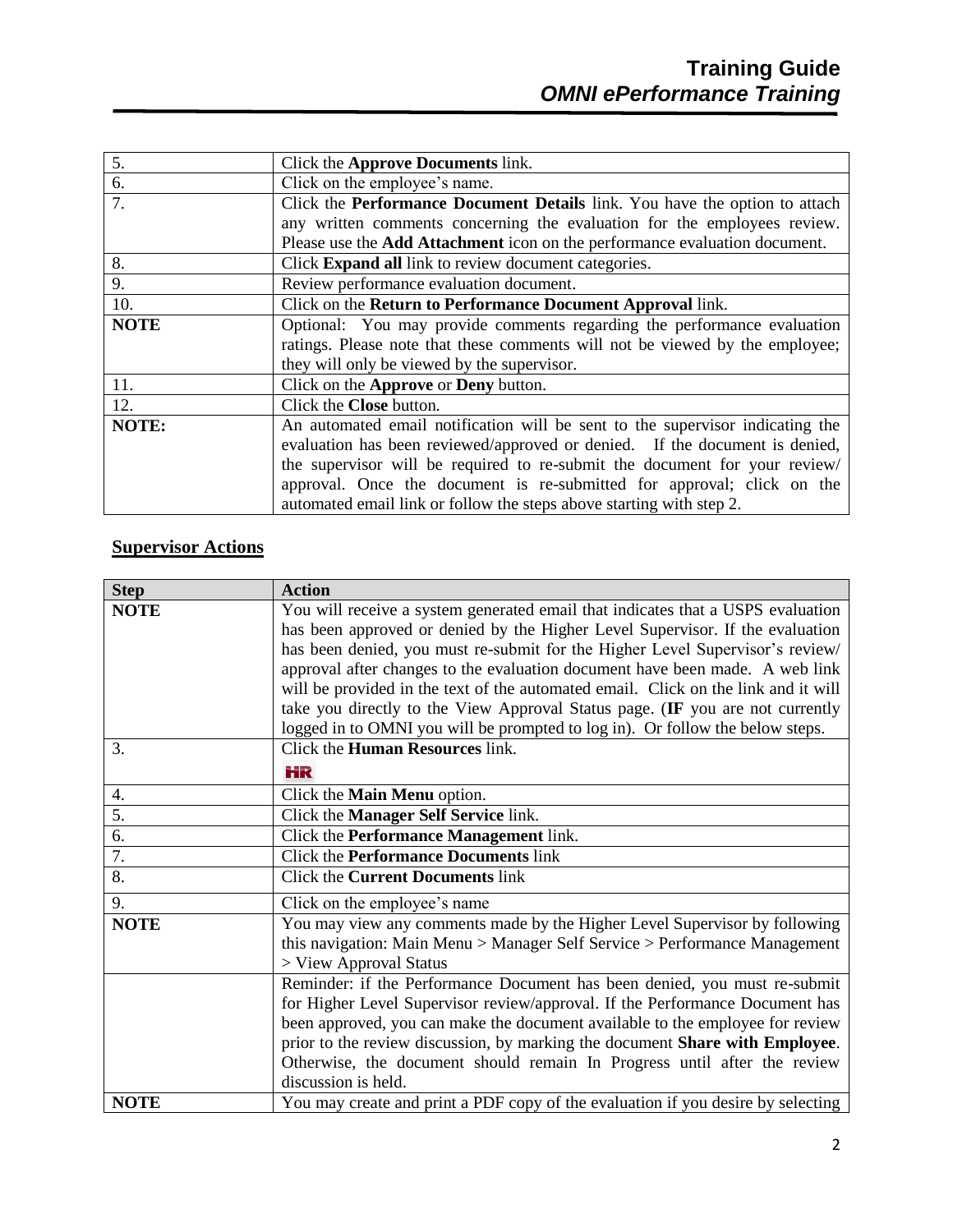| the printer icon. $\blacksquare$                                    |  |  |  |  |
|---------------------------------------------------------------------|--|--|--|--|
| Schedule and hold a performance evaluation review meeting with your |  |  |  |  |
| employee.                                                           |  |  |  |  |

Following the performance evaluation review meeting, make the employee's performance evaluation available for the employee to review and acknowledge that you have held the performance evaluation discussion.

| <b>Step</b> | <b>Action</b>                                                                  |
|-------------|--------------------------------------------------------------------------------|
| 11.         | Click the <b>Human Resources</b> link.                                         |
|             | HR                                                                             |
| 12.         | Click the <b>Main Menu</b> option.                                             |
| 13.         | Click the <b>Manager Self Service</b> link.                                    |
| 14.         | Click the <b>Performance Management</b> link.                                  |
| 15.         | Click the <b>Performance Documents</b> link.                                   |
| 16.         | Click the <b>Current Documents</b> link.                                       |
| 17.         | Click the employee's name                                                      |
| 18.         | To make the evaluation document available for the employee to review click the |
|             | <b>Share with Employee button.</b>                                             |
| 19.         | Click the <b>Confirm</b> button.                                               |
| 20.         | Click on the Refresh icon and select reload.                                   |
|             | $\circ$                                                                        |
| 21.         | After the review discussion is held with the employee, click <b>Request</b>    |
|             | Acknowledgement button.                                                        |
| 22.         | Click the <b>Confirm</b> button                                                |
| <b>NOTE</b> | STOP!! DO NOT mark the Acknowledge button, unless the employee has             |
|             | refused to acknowledge their evaluation.                                       |
|             |                                                                                |
|             | An automated email notification will now be sent to the employee instructing   |
|             | them to review the performance evaluation, make any necessary comments, and    |
|             | acknowledge the performance evaluation online via Self Service.                |

## **Employee Actions**

Review and acknowledge your performance evaluation using the ePerformance evaluation tool.

| <b>Step</b> | <b>Action</b>                                                                    |
|-------------|----------------------------------------------------------------------------------|
| <b>NOTE</b> | You will receive a system generated email that indicates your USPS               |
|             | ePerformance Review form is ready for your acknowledgement. A web link will      |
|             | be provided in the text. Click on the link and it will take you directly to your |
|             | performance review document (IF you are not currently logged in to OMNI you      |
|             | will be prompted to log in). Or follow the below steps.                          |
|             | Click the <b>Human Resources</b> link.                                           |
|             | HR                                                                               |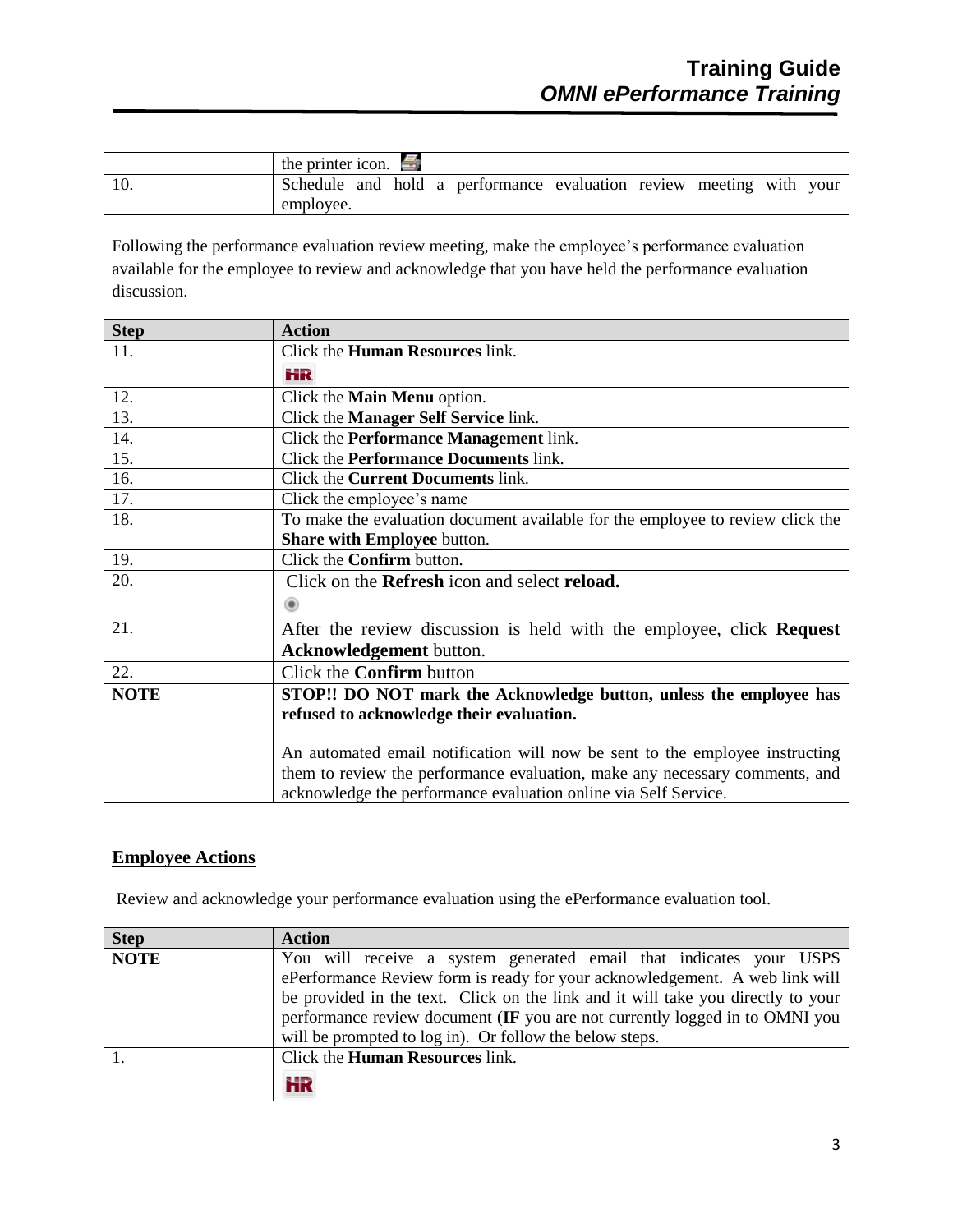| 2.             | Click the <b>Main Menu</b> option.                                                |
|----------------|-----------------------------------------------------------------------------------|
| 3.             | Click the Self Service link.                                                      |
| 4.             | Click the <b>Performance Management</b> link.                                     |
| 5.             | Click the My Performance Documents link.                                          |
| 6.             | Click the <b>Current Documents</b> link.                                          |
| 7.             | Click the USPS Annual Performance Review link.                                    |
| 8.             | Click Expand all link to review document categories.                              |
| 9 <sub>l</sub> | Review and Scroll down the page to the Comments field.                            |
| 10.            | Optional: You may provide comments regarding your performance evaluation          |
|                | ratings under the Employee Comments section.                                      |
| 11.            | Click the Acknowledge button.                                                     |
| 13.            | Click the <b>Confirm</b> button.                                                  |
| <b>NOTE</b>    | An automated email notification will now be sent to the supervisor indicating the |
|                | evaluation has been acknowledged.                                                 |

# **Supervisor Actions**

Review any comments and finalize the performance evaluation using the ePerformance evaluation tool.

| <b>Step</b> | <b>Action</b>                                                                |  |  |  |  |
|-------------|------------------------------------------------------------------------------|--|--|--|--|
| <b>NOTE</b> | You will receive a system generated email that indicates the employee has    |  |  |  |  |
|             | acknowledged the USPS Performance Review form. A web link will be            |  |  |  |  |
|             | provided in the text. Click on the link and it will take you directly to the |  |  |  |  |
|             | performance review document (IF you are not currently logged in to OMNI you  |  |  |  |  |
|             | will be prompted to log in). Or follow the steps below.                      |  |  |  |  |
| 23.         | Click the Human Resources link.                                              |  |  |  |  |
|             | HR                                                                           |  |  |  |  |
| 24.         | Click the <b>Main Menu</b> option.                                           |  |  |  |  |
| 25.         | Click the Manager Self Service link.                                         |  |  |  |  |
| 26.         | Click the <b>Performance Management</b> link.                                |  |  |  |  |
| 27.         | Click the <b>Performance Documents</b> link.                                 |  |  |  |  |
| 28.         | Click the <b>Current Documents</b> link.                                     |  |  |  |  |
| 29.         | Click the <b>Employee Name</b> link                                          |  |  |  |  |
| 30.         | Click the <b>Expand All</b> link to review any comments made                 |  |  |  |  |
| 31.         | Click the <b>Complete</b> button.                                            |  |  |  |  |
| 32.         | Click the <b>Confirm</b> button.                                             |  |  |  |  |

## **Employee Actions**

| <b>Step</b> | <b>Action</b>                                                                         |
|-------------|---------------------------------------------------------------------------------------|
| <b>NOTE</b> | You will receive a system generated email that indicates Your USPS                    |
|             | Performance Review Document has been completed by your Manager. A web                 |
|             | link will be provided in the text. Click on the link and it will take you directly to |
|             | your completed performance review document to view if desired.                        |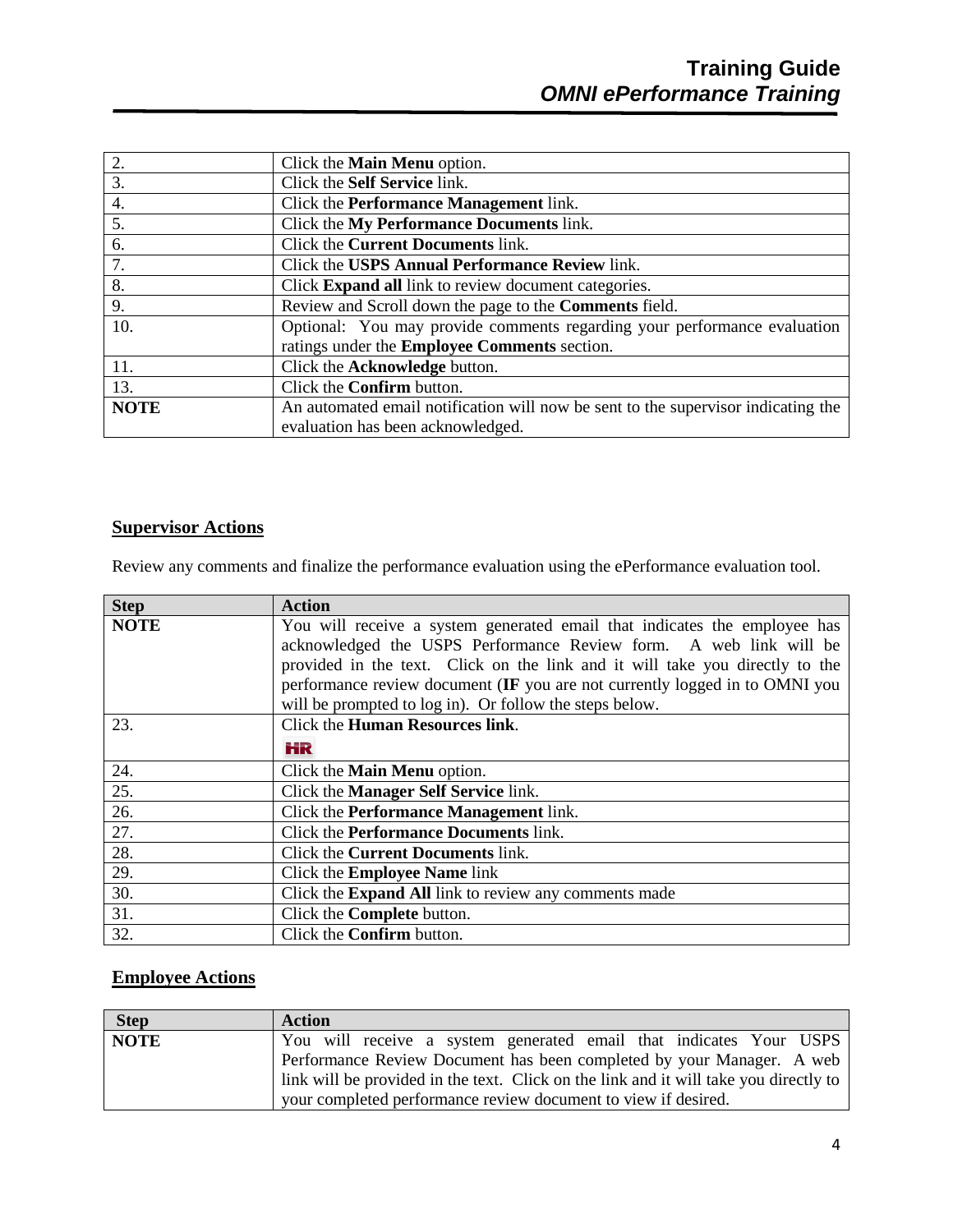### **Employee and Supervisor Actions**

The current performance evaluation process is complete. The document is now viewable as a historical document to both the Employee and Supervisor. **Navigation to Performance Historical Documents:** MyFSU > Main Menu > Self Service **or** Manager Self Service > Performance Management > Performance Documents > Historical Documents

# **The REOPEN Button**

If you select to **REOPEN** the evaluation after the document was marked as **Share with Employee**, the document will be returned to "In Progress" status and the immediate supervisor and second level supervisor will need to repeat the approval process beginning with Step 1 above. This option may be used if changes must be made to the performance evaluation document after the supervisor marked the document as Share with Employee. The document may not be reopened after the document has been marked **COMPLETE** by the supervisor. Contact Employee and Labor Relations for guidance.

### **Supervisor Actions**

#### **Employee Refuses to Acknowledge Performance Evaluation**

If the employee being evaluated refuses to acknowledge the review, the supervisor may override and acknowledge the review:

| <b>Step</b> | <b>Action</b>                                                                                                                                                                                                                                                                                                                                                                                        |
|-------------|------------------------------------------------------------------------------------------------------------------------------------------------------------------------------------------------------------------------------------------------------------------------------------------------------------------------------------------------------------------------------------------------------|
| 1.          | Click the <b>Human Resources</b> link.                                                                                                                                                                                                                                                                                                                                                               |
|             | ĦR                                                                                                                                                                                                                                                                                                                                                                                                   |
| 2.          | Click the <b>Main Menu</b> option.                                                                                                                                                                                                                                                                                                                                                                   |
| 3.          | Click the <b>Manager Self Service</b> link.                                                                                                                                                                                                                                                                                                                                                          |
| 4.          | Click the <b>Performance Management</b> link.                                                                                                                                                                                                                                                                                                                                                        |
| .5.         | Click the <b>Performance Documents</b> link.                                                                                                                                                                                                                                                                                                                                                         |
| 6.          | Click the <b>Current Documents</b> link.                                                                                                                                                                                                                                                                                                                                                             |
| 7.          | Click the employee name.                                                                                                                                                                                                                                                                                                                                                                             |
| 8.          | Click the Override Acknowledgement button.                                                                                                                                                                                                                                                                                                                                                           |
| 9.          | Click Employee Refused icon                                                                                                                                                                                                                                                                                                                                                                          |
| <b>NOTE</b> | The following message will appear: You have chosen to acknowledge the<br>performance evaluation for the employee who refuses to acknowledge his/her<br>review. I certify that I have reviewed and discussed the Performance Evaluation<br>document with the employee and the employee refuses to acknowledge or sign<br>the evaluation. The employee has received a copy of the evaluation document. |
| 10.         | To confirm that you would like to acknowledge the performance<br>evaluation on behalf of the employee, click the <b>Confirm</b> button.                                                                                                                                                                                                                                                              |